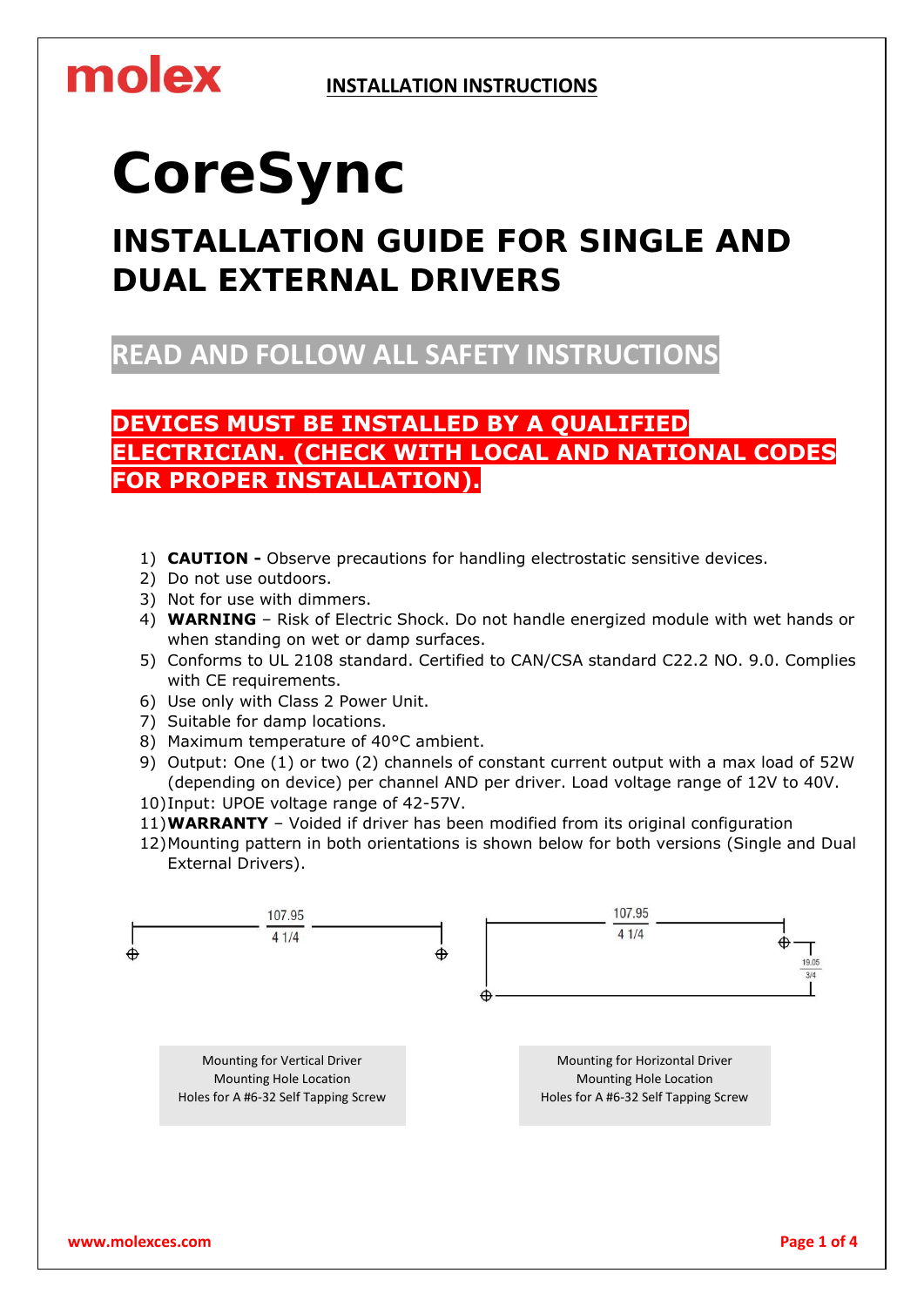#### **INSTALLATION INSTRUCTIONS**

## molex

# **CoreSync**

## **INSTALLATION GUIDE FOR SINGLE AND DUAL EXTERNAL DRIVERS**

### **READ AND FOLLOW ALL SAFETY INSTRUCTIONS**

1) Snap in the wire harness 2x2 PIN end as shown below to the INPUT side.

**\*\*Warning Input and Output are not interchangeable. While no damage will occur if the connections are switched, the device(s) will not function properly.**



2) The other end of the wire harness (5X2) goes into the Gateway side as pictured below. The Gateway is supplied separately.

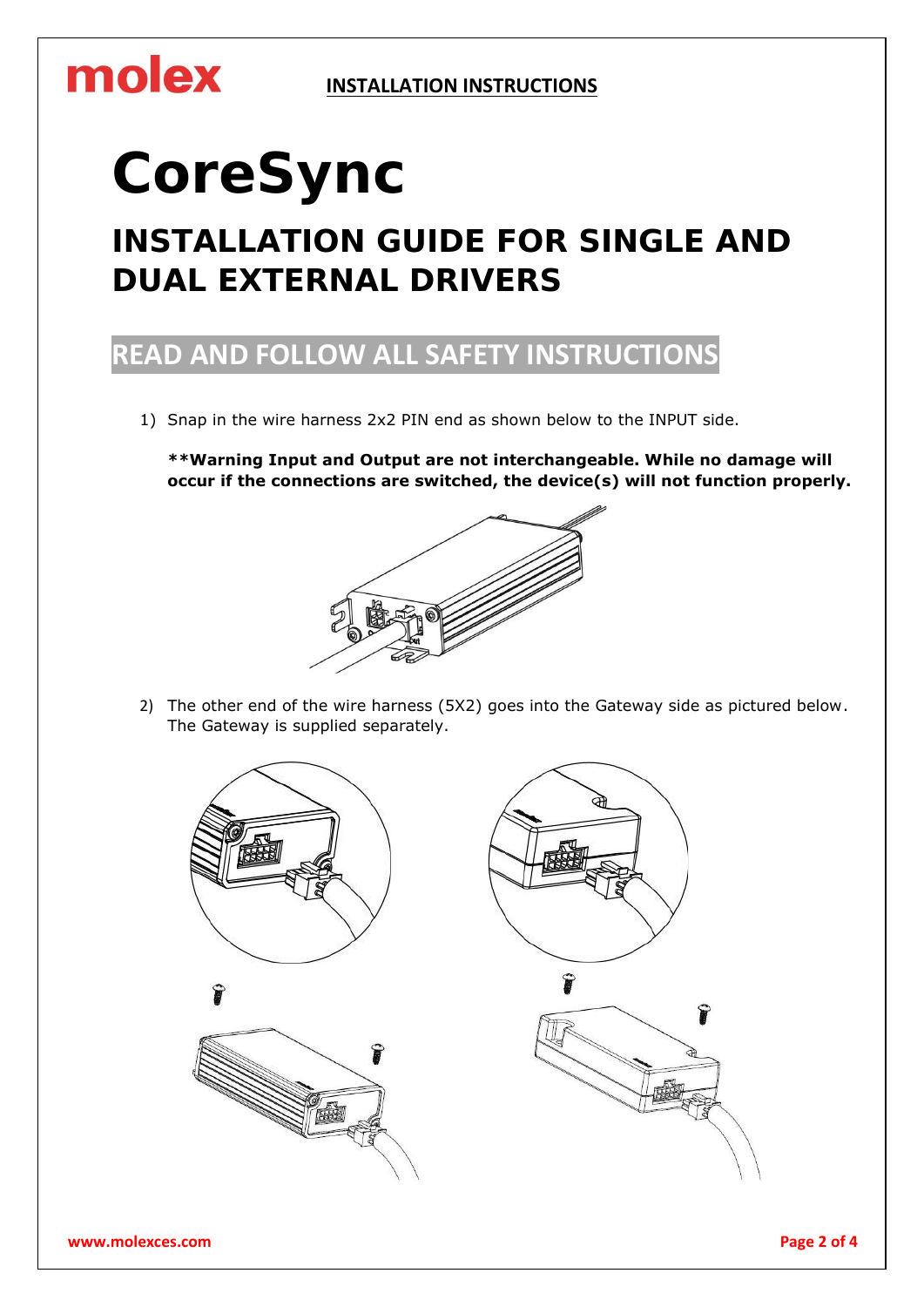#### **INSTALLATION INSTRUCTIONS**

## molex

# **CoreSync**

## **INSTALLATION GUIDE FOR SINGLE AND DUAL EXTERNAL DRIVERS**

### **READ AND FOLLOW ALL SAFETY INSTRUCTIONS**

3) Alternate connecting options:

#### **Option 1**

#### **Gateway + Single Channel Driver**

- CH1 is loaded with a single LED load. Please see the "+" and "-" as printed on endcap.t
- Poke-ins require a minimum strip length of 6mm (20-244 AWG, 75°C minimum) with a maximum length of 10 feet.



#### **Option 2**

#### **Gateway + Dual Channel Driver**

- CH1 and CH2 are loaded with two independent LED loads. Please see the "+" and "-" as printed on endcap.
- Poke-ins require a minimum strip length of 6mm (20-244 AWG, 75°C minimum) with a maximum length of 10 feet.
- Available for the DUAL driver version only.
- DO NOT CROSS JUMP between channels.